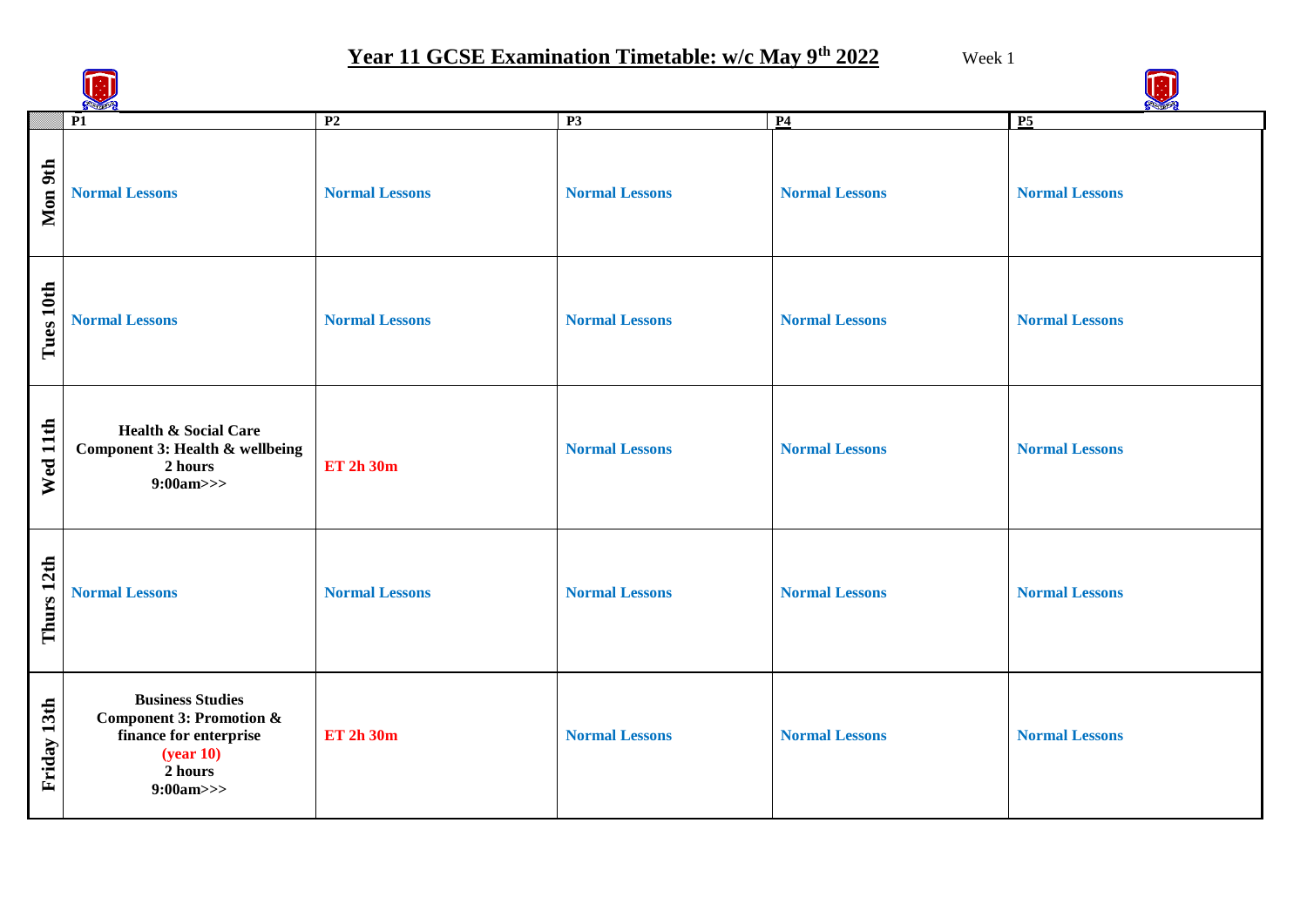## **Year 11 GCSE Examination Timetable: w/c May 16th 2022** Week 2

|                             | $\overline{P1}$                                                                                                   | $\overline{P2}$       | $\overline{P3}$       | P <sub>4</sub>                                                         | $\overline{P5}$       |
|-----------------------------|-------------------------------------------------------------------------------------------------------------------|-----------------------|-----------------------|------------------------------------------------------------------------|-----------------------|
| Mon 16tst                   | <b>Normal Lessons</b>                                                                                             | <b>Normal Lessons</b> | <b>Normal Lessons</b> | <b>Normal Lessons</b>                                                  | <b>Normal Lessons</b> |
| Tues 17th                   | <b>Trilogy Biology / Sep Biology</b><br>Paper 1<br>1h 15m/ 1h 45m<br>$9:00am \gg$                                 | <b>ET 1h 34</b>       | <b>Normal Lessons</b> | <b>Psychology Paper 1</b><br>$1h\overline{30}m$<br>$1:00 \text{pm} >>$ | <b>ET 1h 53</b>       |
| Weds 18th                   | <b>English Language Paper 1:</b><br>Explorations in creative reading &<br>writing<br>$1h$ 45 $m$<br>9:00am>>      | <b>ET 2h 12</b>       | <b>Normal Lessons</b> | <b>Normal Lessons</b>                                                  | <b>Normal Lessons</b> |
| Thurs 19 <sup>th</sup>      | <b>History paper 1:</b><br>Conflict & tension between East &<br>West 1945 - 1972<br>1 hour<br>$1.00 \text{pm} >>$ | <b>ET 1h 15</b>       | <b>Normal Lessons</b> | <b>Normal Lessons</b>                                                  | <b>Normal Lessons</b> |
| 20 <sup>th</sup><br>Fri day | Maths-paper 1(F) /paper 4 (H)<br>1h30m<br>$9:00am \gg$                                                            | <b>ET 1h 53m</b>      | <b>Normal Lessons</b> | <b>Normal Lessons</b>                                                  | <b>Normal Lessons</b> |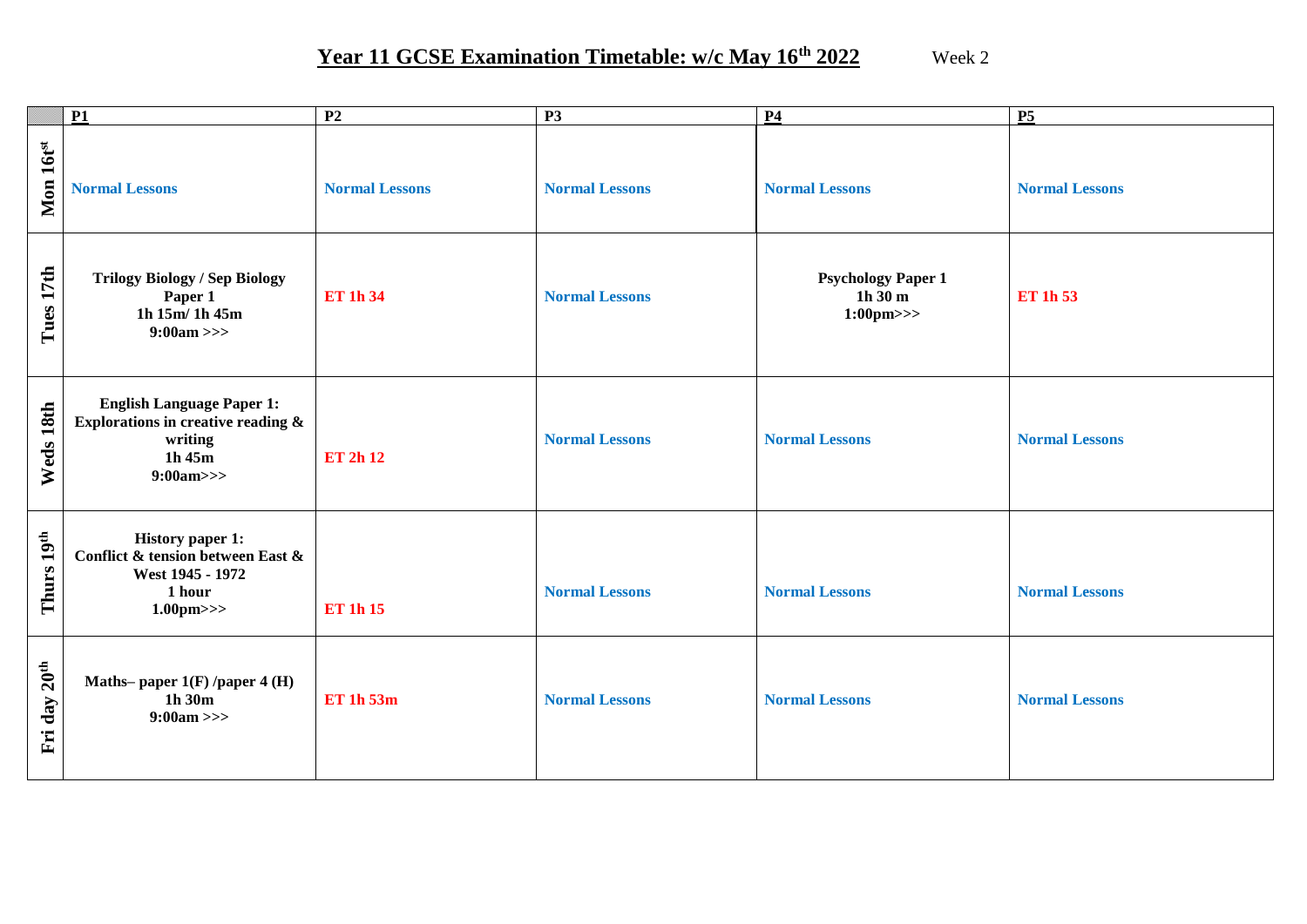#### **Year 11 GCSE Examination Timetable: w/c May 23rd 2022** Week 3

|              | $\overline{P1}$                                                                                                                  | P <sub>2</sub>                                                            | $\overline{P3}$       | <b>P4</b>                                                                                                                   | P5                                                       |
|--------------|----------------------------------------------------------------------------------------------------------------------------------|---------------------------------------------------------------------------|-----------------------|-----------------------------------------------------------------------------------------------------------------------------|----------------------------------------------------------|
| Mon 23rd     | Geography paper 1:<br><b>Our Natural World</b><br>1 hour<br>9:00am>>                                                             | <b>ET 1h 15m</b>                                                          | <b>Normal Lessons</b> | <b>Normal Lessons</b>                                                                                                       | <b>Normal Lessons</b>                                    |
|              | <b>French Listening</b><br>35m/45m<br>$9:00am \gg$                                                                               | <b>French Reading</b><br>$45m/1$ hour<br>Time to follow on from listening | <b>Normal Lessons</b> | <b>GCSE PE Component 1:</b><br>Fitness & body systems<br>$1h$ 45 $m$<br>$1:00 \text{pm} >>$                                 | ET 2h 12m                                                |
| Tues 24th    |                                                                                                                                  | exam                                                                      |                       | <b>Performing Arts Unit 3</b><br>The performing arts experience<br>Y10 & Y11 students<br>$1h$ 30 $m$<br>$1:00 \text{pm} >>$ | ------------------------------------<br><b>ET 1h 53m</b> |
| Weds 25th    | <b>English Literature Paper 1:</b><br><b>Modern Prose / Drama</b><br>1h 40 mins (2 papers, 50 mins per<br>paper)<br>$9:00am \gg$ | <b>ET 2h 05m</b>                                                          | <b>Normal Lessons</b> | <b>Normal Lessons</b>                                                                                                       | <b>Normal Lessons</b>                                    |
| Thurs 26th   | <b>Engineering Unit 3:</b><br>Solving engineering problems<br>1 h 30m<br>9:00am>>                                                | ET 2hrs 30m                                                               | <b>Normal Lessons</b> | <b>Normal Lessons</b>                                                                                                       | <b>Normal Lessons</b>                                    |
| 27th<br>Fri. | <b>Trilogy Chemistry / Sep Chemistry</b><br>Paper 1<br>1h $15m$ / 1h $45m$<br>$9:00am \gg$                                       | <b>ET 1h 34</b>                                                           | <b>Normal Lessons</b> | <b>Normal Lessons</b>                                                                                                       | <b>Normal Lessons</b>                                    |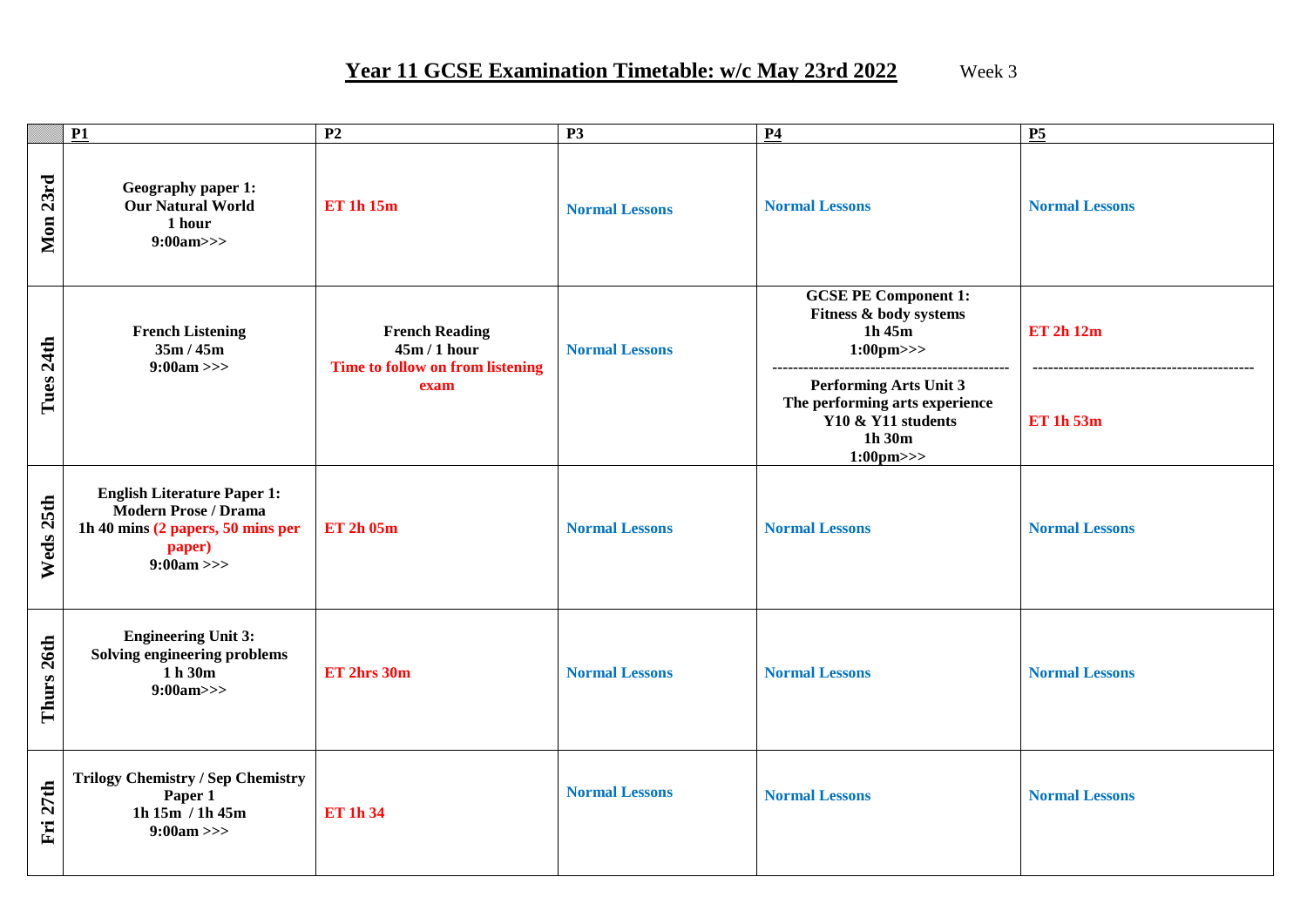## Year 11 GCSE Examination Timetable: w/c June 6th 2022 Week 4

|             | <b>P1</b>                                                                                                      | P <sub>2</sub>        | <b>P3</b>             | P <sub>4</sub>                                                                             | <b>P5</b>             |
|-------------|----------------------------------------------------------------------------------------------------------------|-----------------------|-----------------------|--------------------------------------------------------------------------------------------|-----------------------|
| Mon $6th$   | <b>Normal Lessons</b>                                                                                          | <b>Normal Lessons</b> | <b>Normal Lessons</b> | <b>Psychology Paper 2</b><br>1h 30m<br>$1:00 \text{pm} >>$                                 | ET 1 h 53             |
| Tues 7th    | Maths - paper 2 (F)/ paper 5 (H)<br>$1h$ 30 $m$<br>$9:00am \gg$                                                | <b>ET 1h 53m</b>      | <b>Normal Lessons</b> | <b>Geography Paper 2:</b><br>People & society<br>1 hour<br>$1:00 \text{pm} >>$             | <b>ET 1h 34m</b>      |
| 8th<br>Weds | <b>English Literature paper 2:</b><br>Shakespeare & unseen poetry<br>$1h$ 45 mins<br>$9:00am \gg$              | <b>ET 2h 12m</b>      | <b>Normal Lessons</b> | <b>Normal Lessons</b>                                                                      | <b>Normal Lessons</b> |
| Thurs 9th   | <b>History paper 1:</b><br>Germany, 1890 -1945: Democracy<br>& dictatorship<br>1 hour<br>9:00am>>              | <b>ET 1h 15m</b>      | <b>Normal Lessons</b> | <b>Trilogy Physics / Sep Physics</b><br>Paper 1<br>1h 15m / 1h 45m<br>$1:00 \text{pm} \gg$ | <b>ET 1h 34m</b>      |
| Fri 10th    | <b>English Language paper 2:</b><br>Writers viewpoints & perspectives<br>$1h\,30 \text{ mins}$<br>$9:00am \gg$ | <b>ET 1h 53</b>       | <b>Normal Lessons</b> | <b>GCSE PE Component 2:</b><br>Health & performance<br>1h 15m<br>$1:00 \text{pm} >>$       | <b>ET 1h 34m</b>      |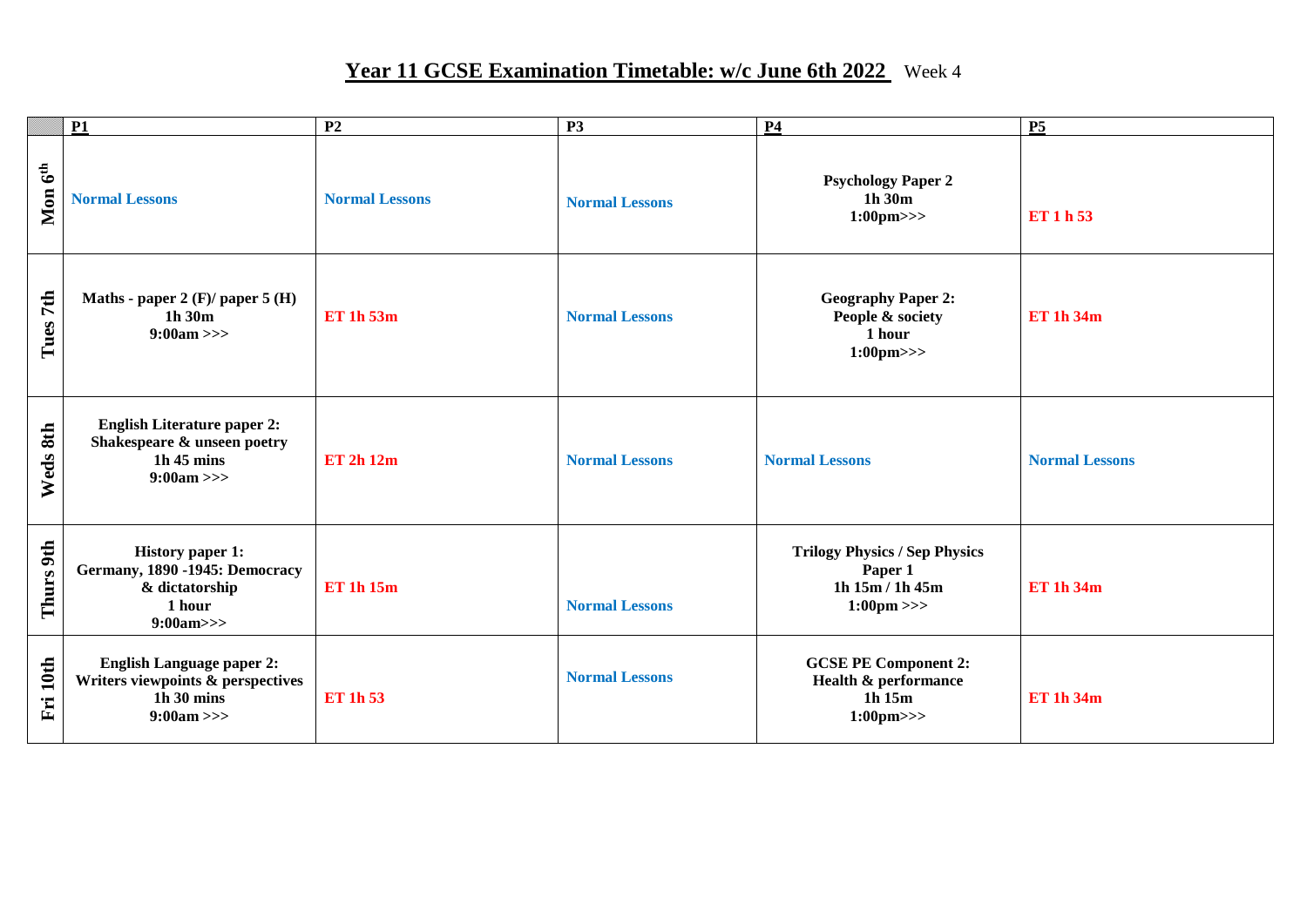#### Year 11 GCSE Examination Timetable: w/c June 13th 2022 Week 5

|                 | <b>P1</b>                                                                                                  | P <sub>2</sub>        | <b>P3</b>             | <b>P4</b>                                                       | <b>P5</b>                                                                                     |
|-----------------|------------------------------------------------------------------------------------------------------------|-----------------------|-----------------------|-----------------------------------------------------------------|-----------------------------------------------------------------------------------------------|
| <b>Mon 13th</b> | Maths - paper $3$ (F)/ paper $6$ (H)<br>1h 30m<br>$9:00am \gg$                                             | <b>ET 1h 53m</b>      | <b>Normal Lessons</b> | <b>Normal Lessons</b>                                           | <b>Normal Lessons</b>                                                                         |
| Tues 14th       | <b>Geography Paper 3:</b><br><b>Geographical exploration</b><br>1h30m<br>9:00am>>                          | <b>ET 1h 53m</b>      | <b>Normal Lessons</b> | <b>Normal Lessons</b>                                           | <b>Normal Lessons</b>                                                                         |
| Weds 15th       | <b>Trilogy Biology / Sep Biology</b><br>Paper 2<br>1h $15m/1h$ 45m<br>$9:00am \gg$                         | <b>ET 1h 34</b>       | <b>Normal Lessons</b> | <b>Normal Lessons</b>                                           | <b>Normal Lessons</b>                                                                         |
| Thurs 16th      | <b>History paper 3:</b><br>Britain: Health & the people:<br>c1000 to the present day<br>1 hour<br>9:00am>> | <b>ET 1h 15m</b>      | <b>Normal Lessons</b> | <b>French Written</b><br>1h 5m / 1h 20m<br>$1:00 \text{pm} \gg$ |                                                                                               |
| Fri 17th        | <b>Normal Lessons</b>                                                                                      | <b>Normal Lessons</b> | <b>Normal Lessons</b> | Polish Listening paper (H)<br>$1:00 \text{pm} >> 45 \text{m}$   | <b>Polish Reading paper (H)</b><br>1 <sub>h</sub><br>Time to follow on from listening<br>exam |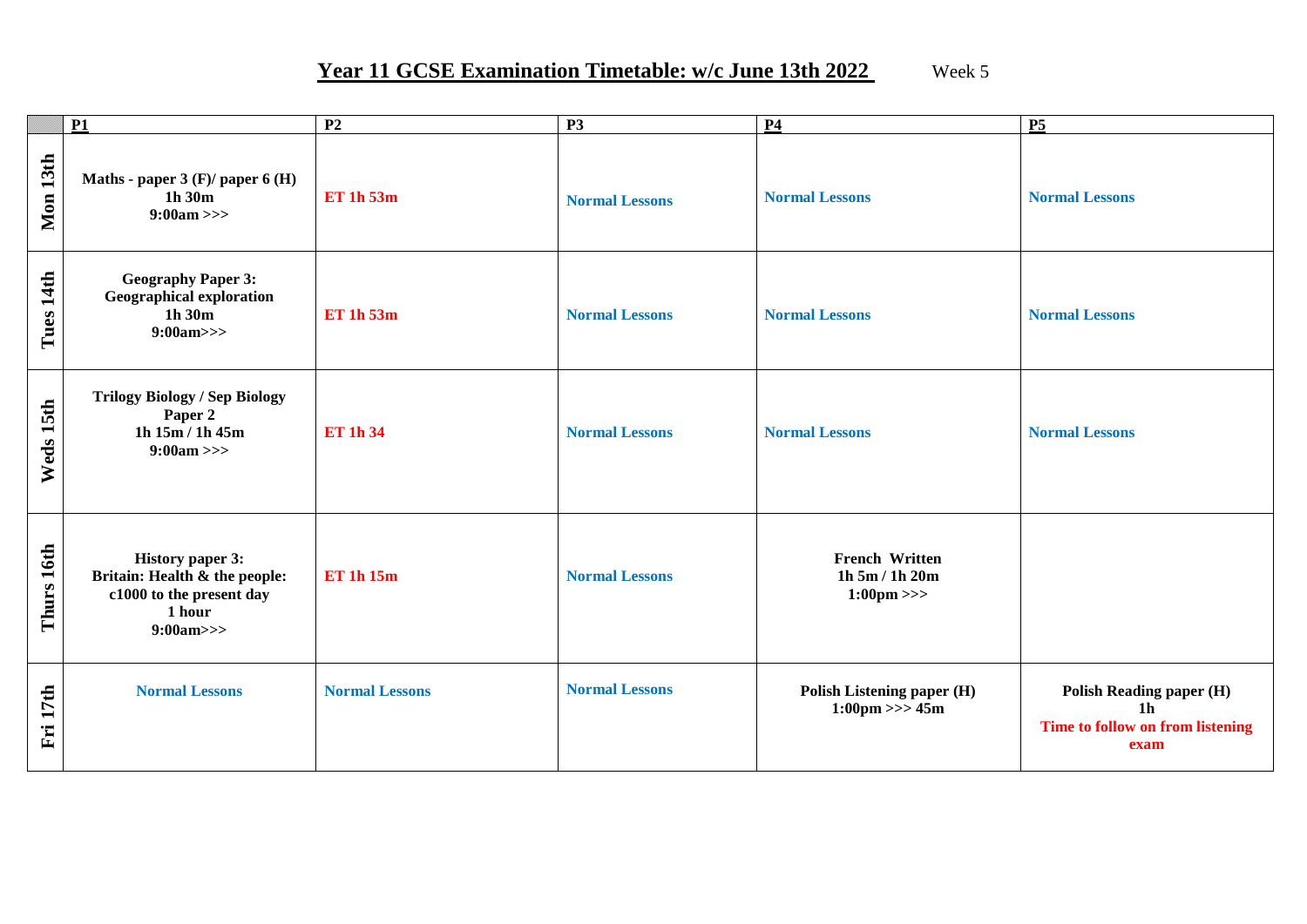|                               | P1                                                                                       | P <sub>2</sub>        | <b>P3</b>             | <b>P4</b>                                                                                     | <b>P5</b>             |
|-------------------------------|------------------------------------------------------------------------------------------|-----------------------|-----------------------|-----------------------------------------------------------------------------------------------|-----------------------|
| Mon 20th                      | <b>Trilogy Chemistry / Sep Chemistry</b><br>Paper 2<br>1h $15m / 1h 45m$<br>$9:00am \gg$ | <b>ET 1h 34</b>       | <b>Normal Lessons</b> | <b>Normal Lessons</b>                                                                         | <b>Normal Lessons</b> |
| 21st<br>Tues                  | <b>Normal Lessons</b>                                                                    | <b>Normal Lessons</b> | <b>Normal Lessons</b> | Hospitality & Catering Unit 1:<br>The Hospitality & catering<br>1h 30m<br>$1:00 \text{pm} >>$ | <b>ET 1h 53m</b>      |
| 22nd<br>Weds                  | <b>Normal Lessons</b>                                                                    | <b>Normal Lessons</b> | <b>Normal Lessons</b> | <b>Normal Lessons</b>                                                                         | <b>Normal Lessons</b> |
| Thurs 23rd                    | <b>Trilogy Physics / Sep Physics</b><br>Paper 2<br>1h 15m / 1h 45m<br>$9:00am \gg$       | <b>ET 1h 34</b>       | <b>Normal Lessons</b> | <b>Normal Lessons</b>                                                                         | <b>Normal Lessons</b> |
| <b>24th</b><br>$\mathbf{F}$ i | <b>Normal Lessons</b>                                                                    | <b>Normal Lessons</b> | <b>Normal Lessons</b> | <b>Normal Lessons</b>                                                                         | <b>Normal Lessons</b> |